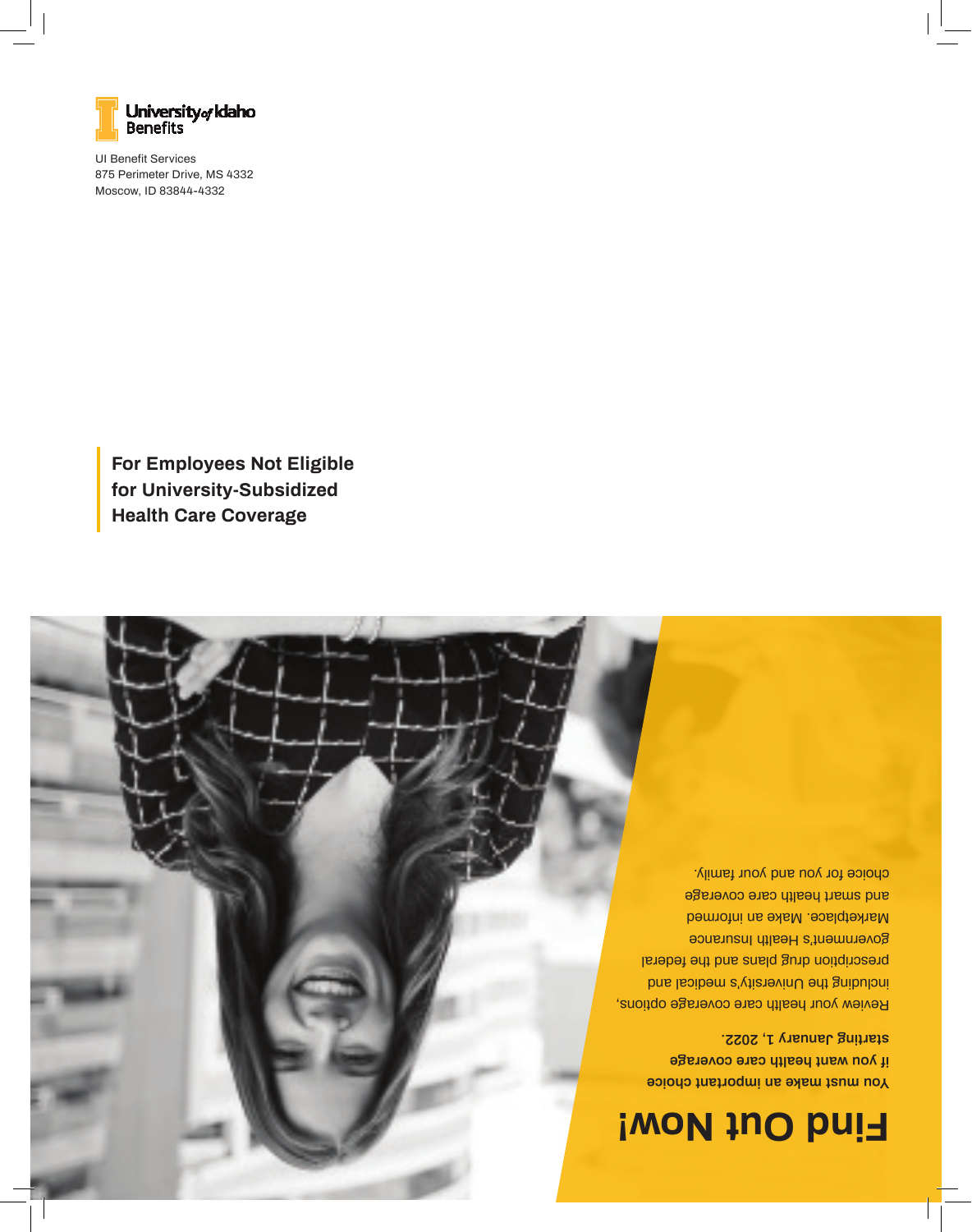

**What You Need to Know About University of Idaho Health Care Coverage**

# **What University health care coverage is available to me?**

The University offers a specific health care coverage option to help you have health care coverage. This option includes medical and prescription drug coverage only. You also have other alternatives for health care coverage besides the University option, as explained in this document.

If you choose to enroll in the University's health care plan, you pay the full cost of coverage. The University does NOT contribute toward that cost.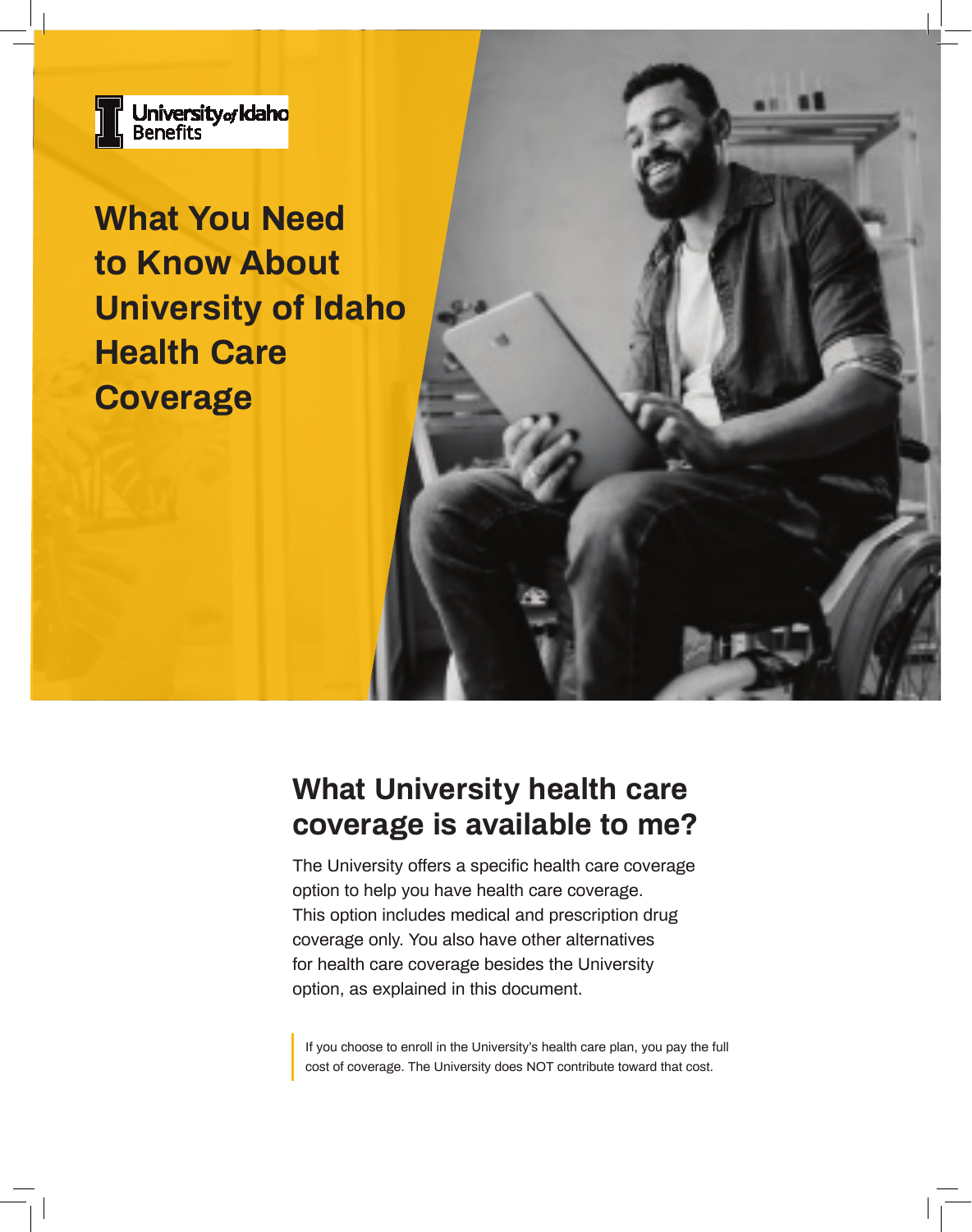#### **How do I find the full cost of coverage under the University's health care plan?**

Visit the University's enrollment website at **www.uidaho.edu/human-resources/ benefits/annual-enrollment** to see the rates you will pay for coverage under the University's health care plan.

*Be sure to look at the rates that say "Employee Contributions—Not Subsidized," NOT the rates that say "Employee Contributions—Subsidized." The latter are the University-subsidized plans offered to employees appointed by the Board of Regents.*

#### **What are the eligibility rules for the University's health care plan?**

To qualify for medical and prescription drug coverage under the University's health care plan, you must:

- Work at least 30 hours per week, or
- Teach at least 11 credits per semester as a temporary faculty member or lecturer

#### **When can I enroll for coverage under the University's health care plan?**

Enrollment for coverage under the University's health care plan that starts January 1, 2022, is October 18 – November 2, 2021.

### **What's my alternative to paying the full cost of University health care coverage?**

One alternative is to choose coverage under your spouse's employer plan. Another is to shop for and choose coverage through the Health Insurance Marketplace. A third option, available depending on which state you live in and your income level, is to be covered under Medicaid.

## **What is the Health Insurance Marketplace?**

The Marketplace is a federal government-run website service that helps you shop for and enroll in health insurance. You can see your health insurance options at **www.healthcare.gov**. Click *Get Coverage* at the top left of the page, then click the drop-down button to locate your state. Or, visit Idaho's marketplace directly at **www.yourhealthidaho.org**.



#### **If You Want Health Care Coverage**

*You can receive health care coverage from any one of a number of sources—for example, your employer, your spouse's employer, Medicaid, or the Health Insurance Marketplace. Visit www.healthcare.gov/fees/ plans-that-count-as-coverage for information about qualifying coverage.*